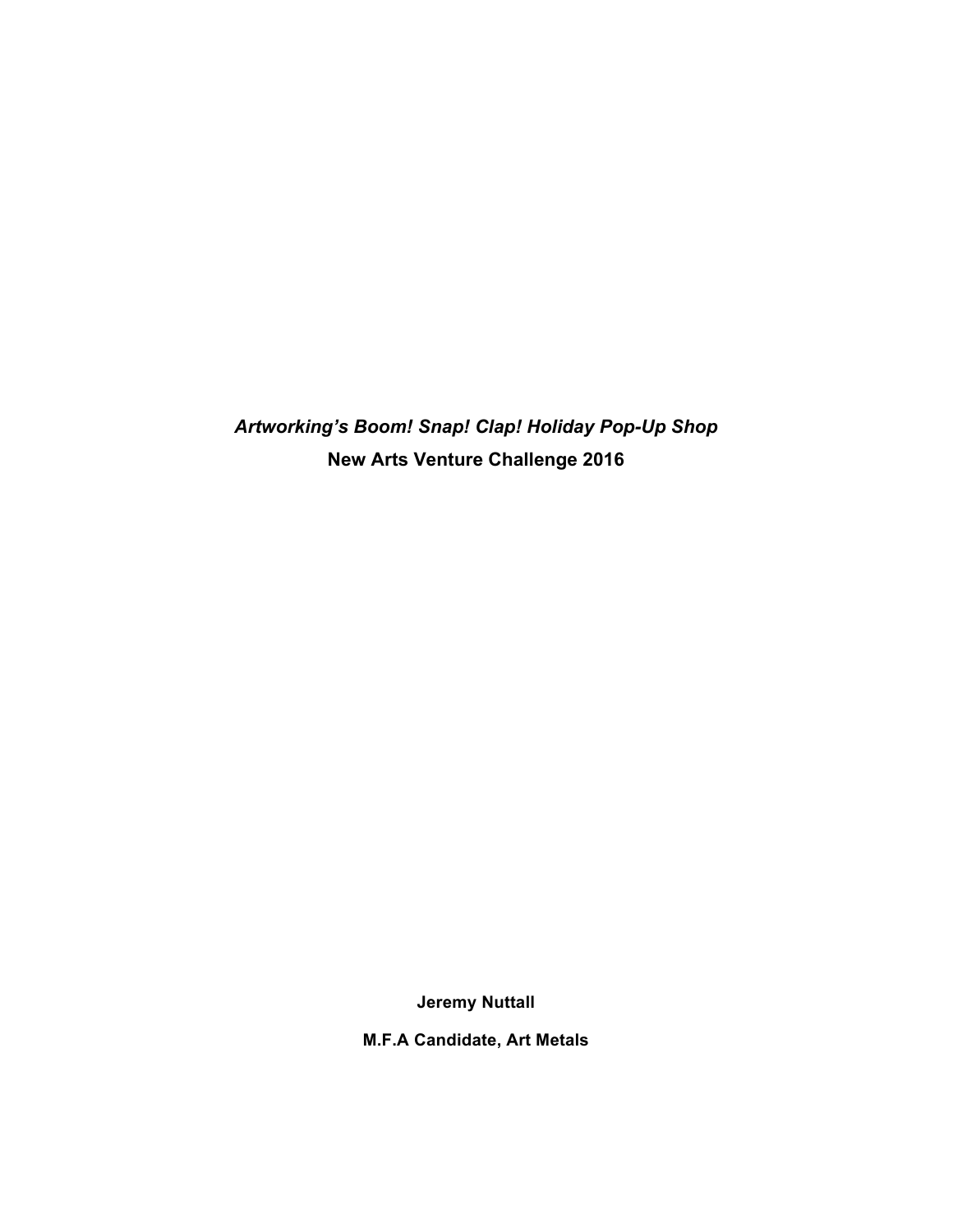# *Artworking's Boom! Snap! Clap! Holiday Pop-Up Shop* **New Arts Venture Challenge 2016 Submitted by Jeremy Nuttall**

#### **Executive summary**

*Boom! Snap! Clap!*: is a holiday "Pop-up" shop at Hilldale Mall in Madison that will feature original Art and handmade products produced by the artists at Artworking. Artworking is a Madison-based nonprofit organization that provides career development services for artists with cognitive disabilities, coupled with support and development for small businesses owned by people with disabilities. Artworking currently supports about 30 artists and small-business owners, who create art and goods in a wide range of artistic mediums. The items produced include paintings, drawings, digital prints, screen prints, textiles, ceramics, jewelry and many other novel products.

The Marketing and Social Media Manager at Hilldale Leslie Watkins has confirmed use of one of the mall's vacant storefront for the dates of November 4th, 5th and 6th, 2016. *Boom! Snap! Clap!* is scheduled to take place during the Madison All Guild Invitational Fall Art Show at Hilldale shopping center. The All Guild Invitational is a fine art and craft show that will draw a similar audience interested in the art and products produced at Artworking.

Because we will be able to take advantage of an existing art-themed event, we should be able to focus our efforts doubling down with marketing, in order to bring additional customers out with the lure of two simultaneous happenings. Our strategy will be to advertise through as many different avenues that are available, while using existing networks and allies to maximum effect. The use of an existing Facebook and Instagram accounts will be implemented to present the artist and products that will be represented at the Pop-up. Partnering with other community disability service organizations such as the VSA Wisconsin, the Autism Society of South Central Wisconsin, the Waisman Center, and the Dane County Department of Human Services, will be a great way to spread the word to the community. Another avenue is local and regional newspapers, magazine, and radio programs whether it's using advertising space in print or online is a worthwhile investment to increase visibility. Working with UW-Madison programs, and the Morgridge Center for Public Service would be a beneficial and cost effective way to spread the word throughout the University and community.

Artworking is a dynamic space in that it fosters individual creativity while working as a cooperative whole. Historically, Artworking's has had a great ability to offer a space to multiple UW student interns in diverse capacities. Additionally, Artworking's has the ability to provide a space for a diverse group of individuals where they can continue to have a productive, critical, and engaged voice in the community. It is our expectation that Fall interns involved in community services or Services Learning classes, will be able to help with the marketing and execution of *Boom! Snap! Clap!* in order to gain experience and knowledge of working within a community. One of the main goals of *Boom! Snap! Clap!* is to build awareness within the local and regional community of the services offered by Artworking and the need for such services within a community. While the community browses, hopefully purchases the highquality, well-designed products and art, they will have the chance to experience the vitality of Artworking's clients, staff, and volunteers.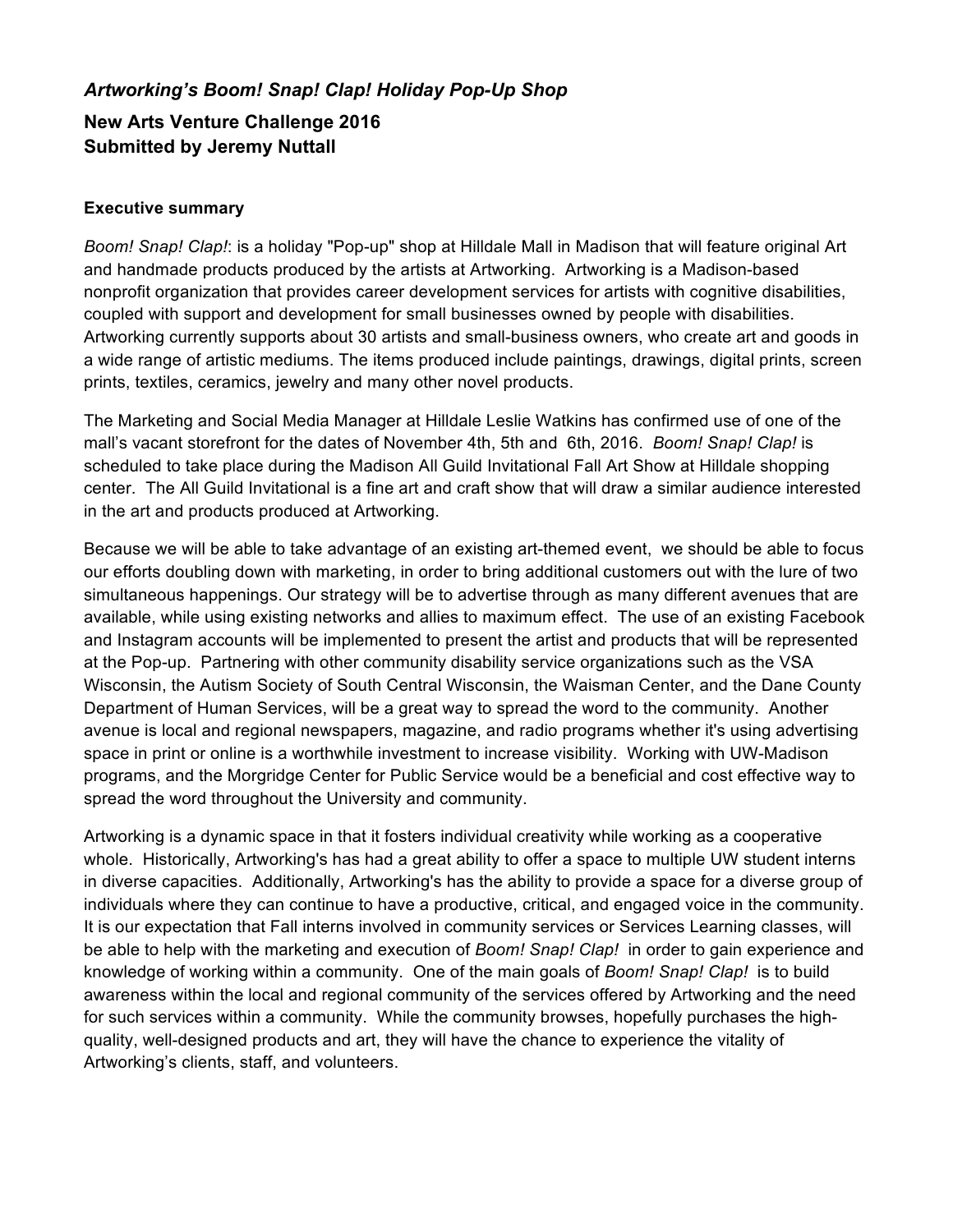# *Artworking's Boom! Snap! Clap! Holiday Pop-Up Shop* **New Arts Venture Challenge 2016 Submitted by Jeremy Nuttall**

### **Event Plan**

The Artworking Pop-up shop will be open November 4th, 5<sup>th</sup>, and 6<sup>th</sup> 2016. Rent will be payed up front on an adjusted scale for the three days the store is actually open, and Artworking will do any required maintenance or remove any unwanted pervious store furnishing upon request of Hilldale Mall, such as removal of old display cases and patching and painting walls. In order to prepare the store to display the products and art, simple bespoke racks, shelves, and display cases will be built from donated materials using the UW-Madison sculpture metal/wood shop coordinated by Jeremy. We will supplement this infrastructure with shelving and displays already owned by Artworking. Signage for the store would also be built from donated materials where possible.

The current resources available are Jeremy's fellow grad students who have offered to donate their time and skills with the "face-lift" and set up of the store. Artworking's knowledgeable and very capable staff at is a vital resource to the project. They have experience with finding and making opportunities for their clients as well as a great understanding of the setup and install of exhibitions, community events, and various retail markets. The Pop-up shop is a great opportunity for Hilldale to increase visibility to possible lessees and acts as short-term revenue for the mall as the store sits vacant.

#### **Audience Analysis**

With the pop-up shop opening in conjunction with a fall art event, we expect to see the community supporters of art and locally produced hand made goods, as well as a diverse range of the local and regional Wisconsin community. The families and supporters of people with disabilities is a large community that in our experience will be the biggest supporters of the shop.

As explained in the executive summary, the pop-up will provide the artists with a space to see their artwork on display and to see how people respond to their work. This is exposure will provide income to the artist. The community that visits the shop will be able to communicate with the artist with disabilities and experience the productive and creative drive of the artist at Artworking. The project will build awareness of the services Artworking provides and the need for disability services to build a diverse and accepting community. Also, it will provide an opportunity to students and the community to volunteer their time and effort as way for them to productive and contributing members of their community.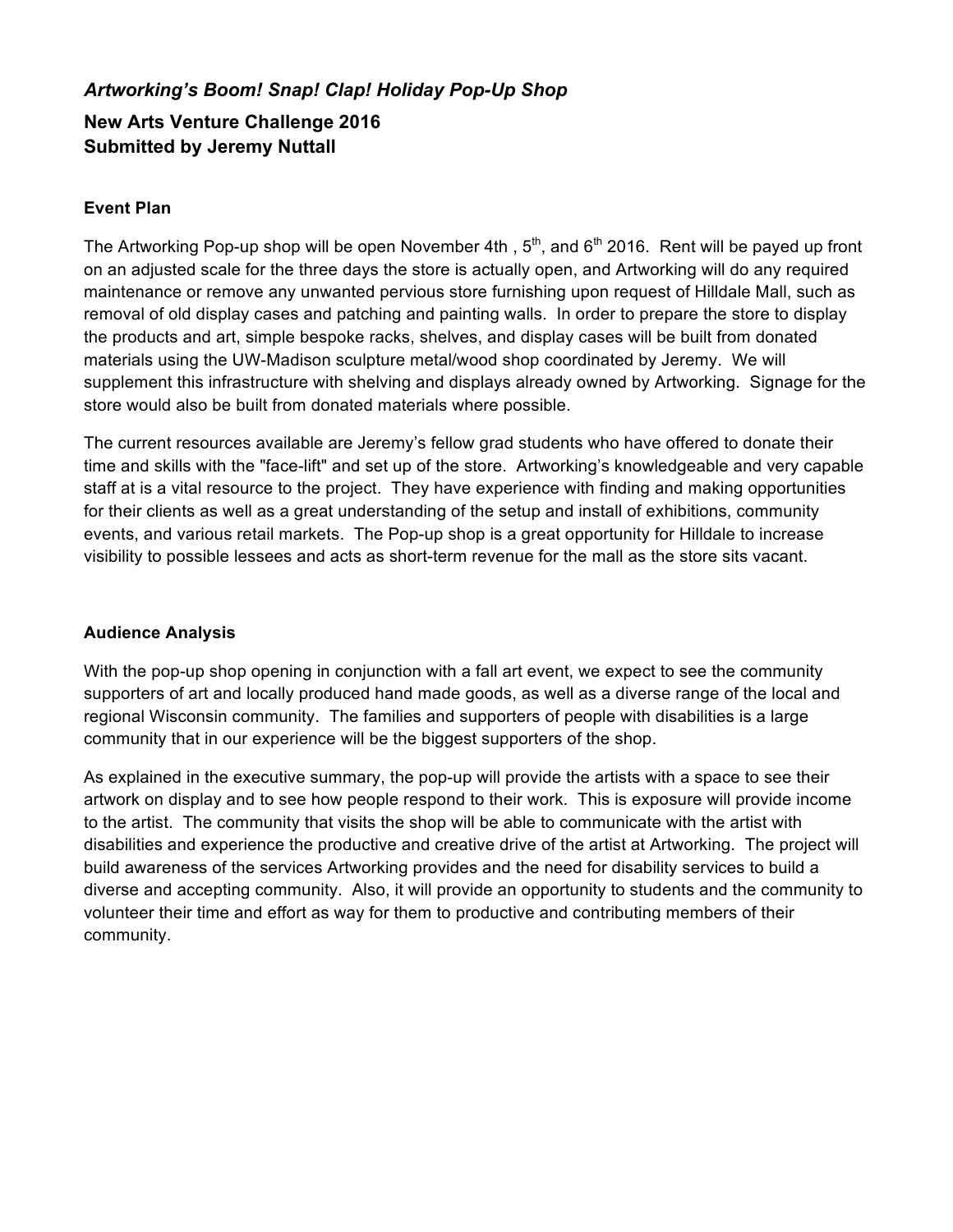## *Artworking's Boom! Snap! Clap! Holiday Pop-Up Shop*

# **New Arts Venture Challenge 2016 Submitted by Jeremy Nuttall**

### **Timeline**

The Primary event will take place during the first week of November, with primary marketing activities taking place during the months of September and October. Active planning for the event has already commenced, and will continue to ramp up throughout the spring and summer of 2016.

- **May 1st-31st** Confirm/sign rental space agreement. Work on inventory and production with Artworking.
- **June 1st-30th**-Continue production (products making, packaging, pricing), Explore avenues for advertising and marketing.
- **July 1st- 31st** Continue production, work on poster/ and print advertising design.
- **August 1st-31st** Continue production. Print posters to be displayed around the community. Confirm advertising and marketing sources.
- **September 1st-30th** Finalize production. Build or find shelves, display cases, and signs.
- **October 1st-31st** post flyers around the city, campus, and mall. Advertise in the local papers and radio stations. Clean up vacant store; install display units and signage ("Coming Soon").
- **November 1<sup>st</sup> -6<sup>th</sup>-Install product and art in store. Store is opens Nov. 4<sup>th</sup>-6<sup>th</sup>. De-install the** evening of the  $6<sup>th</sup>$ , patch and paint where required.

### **Key Personnel**

**Jeremy Nuttall** is the project lead coordinator.. Jeremy is a full-time graduate student in the Art Department, in the Art Metals area. He has been a volunteer Community Liaison at Artworking since taking a service learning course in 2015. Jeremy developed and coordinated the "33 Con\*ver\*sations" project in conjunction with Artworking, which was exhibited at Overture Center during the winter of 2015-2016.

**Lance Owens** is the founder and director of Artworking. He is serving as the project co-coordinator.

**Laura Falkenberg** is the assistant director of Artworking. She the logistical manager for the project.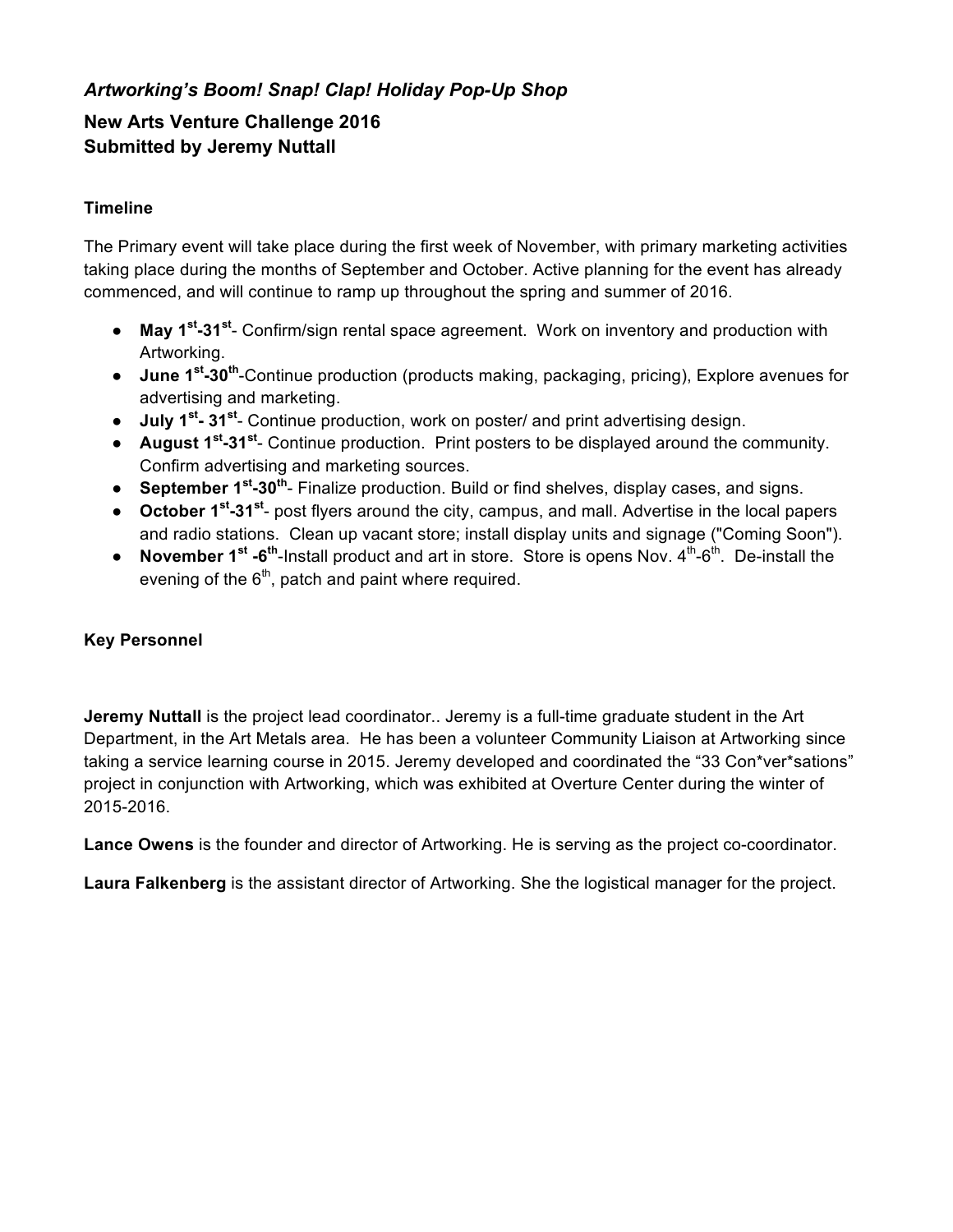## *Artworking's Boom! Snap! Clap! Holiday Pop-Up Shop*

**New Arts Venture Challenge 2016 Submitted by Jeremy Nuttall**

#### **Financial Plan/Budget**

| Item                                                                      | cost       | explanation                                                                                                                                                                                                      |
|---------------------------------------------------------------------------|------------|------------------------------------------------------------------------------------------------------------------------------------------------------------------------------------------------------------------|
| <b>Hilldale</b><br>storefront                                             | \$450.00   | Price of the hilldale store is \$150 per day the store is open.<br>Confirmed by Leslie Watkins, who is the marketing and<br>social media manager at Hilldale Mall.                                               |
| <b>Advertising</b><br>Isthmus,<br>Cap times,<br>and Wis.<br>state journal | \$1,800.00 | Cost for a Print ad in the Isthmus is \$600 for 1/6 page. We<br>plan to run the ad three times between September and<br>October of 2016.                                                                         |
| <b>Flyers and</b><br>posters                                              | \$150.00   | Flyers and Poster will be displayed around the city to<br>advertise event.                                                                                                                                       |
| graphic<br>design                                                         | \$300.00   | Design work will be needed for project branding, as well<br>and advertising layouts for all media and formats.                                                                                                   |
| signage and \$250.00<br>displays                                          |            | This will include both large signs for the pop-up shop itself,<br>as well as product signage inside the store. Consistency<br>across all signage is imperative given the demographic of<br>the target customers. |
| total                                                                     | \$2,950.00 |                                                                                                                                                                                                                  |

#### **Marketing**

**VSA Wisconsin** Spoke with Katie Wagner president of the VSA inquiring about the VSA providing advertising support for the project, such as posting the event on their Facebook page. **Wisconsin Public Radio**- Spoke with advertising personal and events can be posted at no cost at WPR.org/events which is an online events page that has potential to be underwritten on air or T.V.